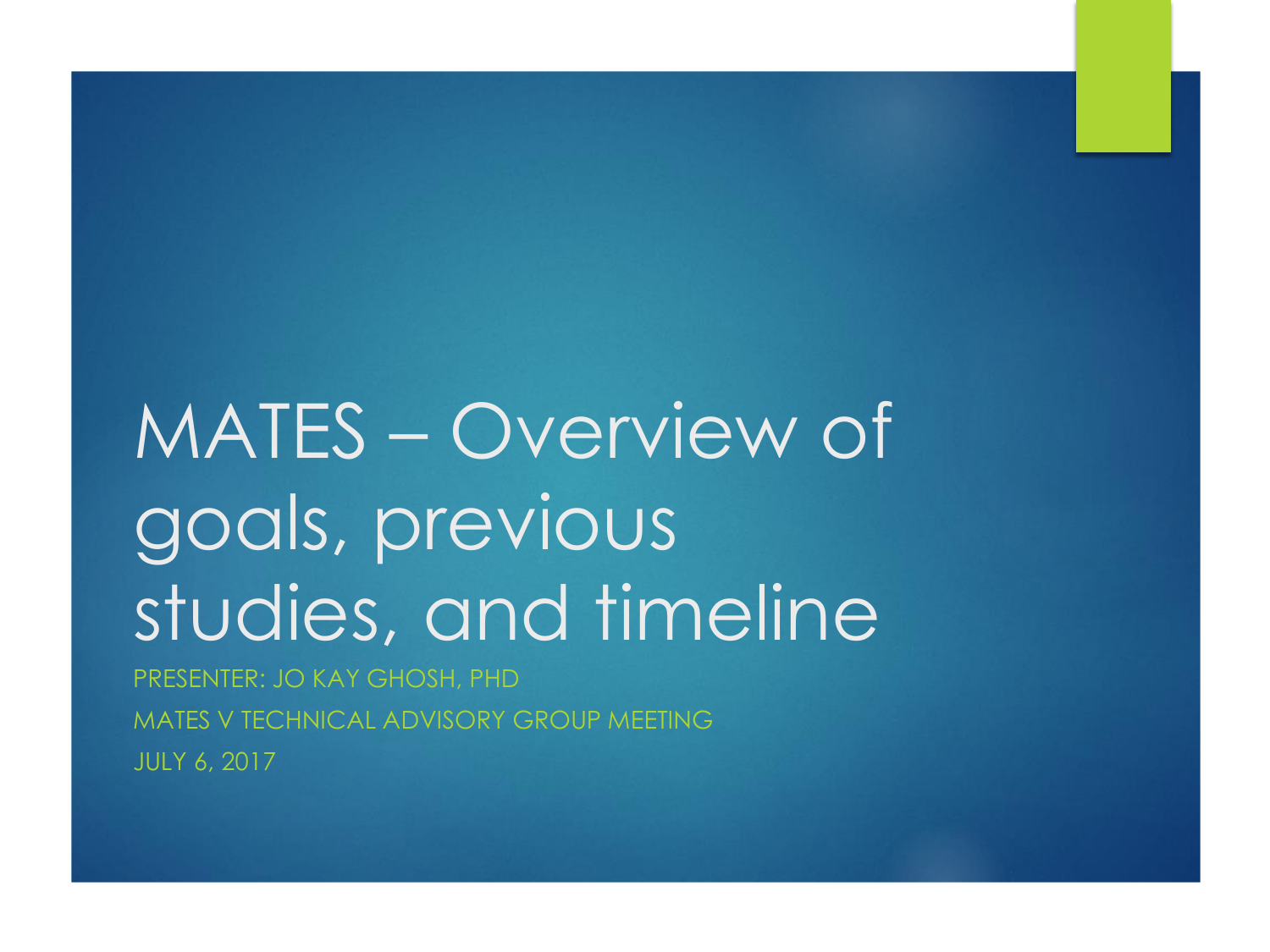## MATES Program Overview

PURPOSE: To evaluate regional air toxics health risks in the South Coast Air Basin

- Governing Board Environmental Justice **Initiative**
- Carcinogenic risk from exposure to air toxics
- ▶ Cumulative impacts

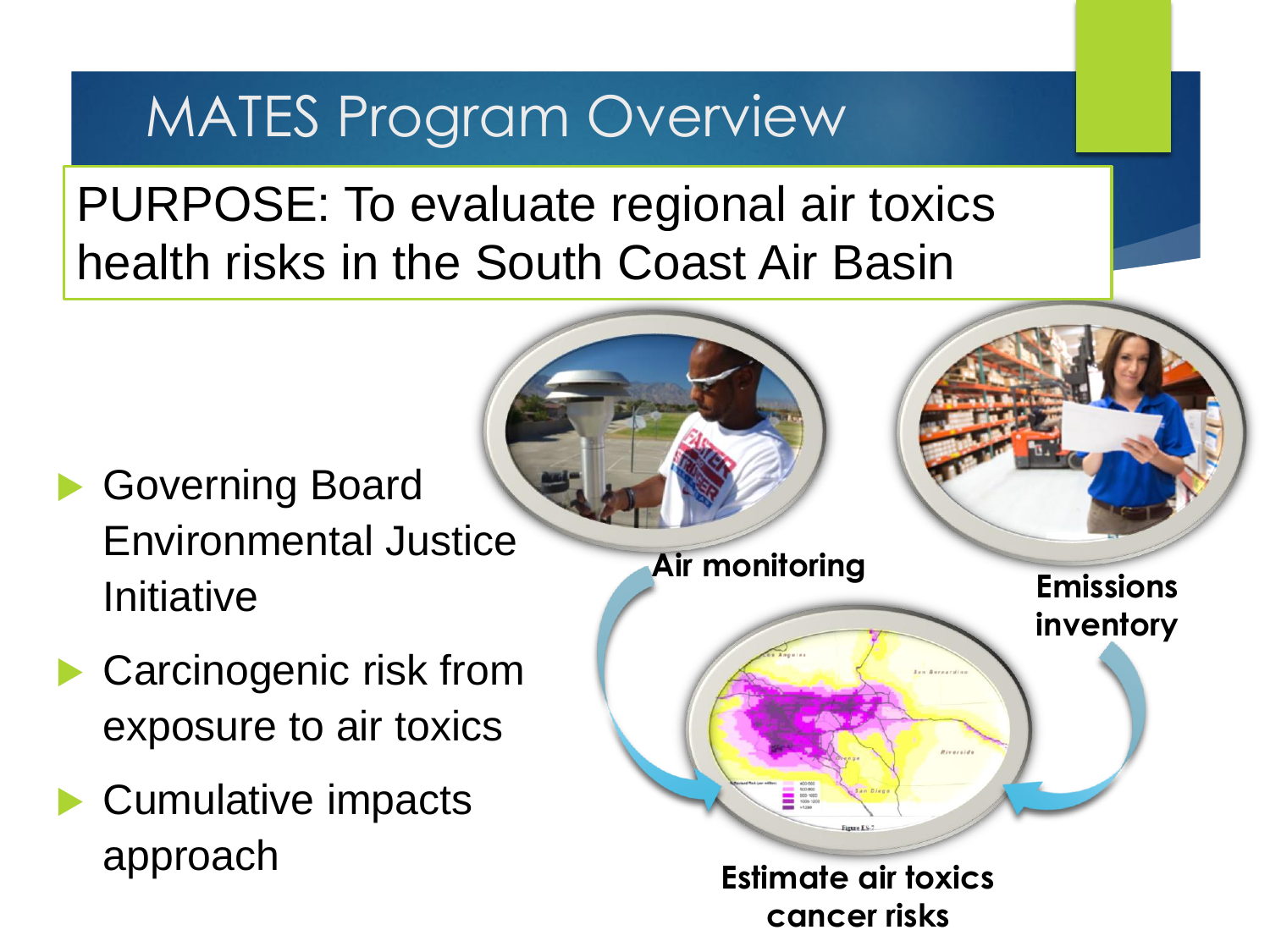







**JALITY MANAGEMENT DISTRICT** 



- >50% decrease in cancer risk from air toxics since MATES III
- Diesel emissions declined by 70% since MATES III
- Diesel PM accounted for 2/3 of air toxics cancer risk
- Continuous UFP and black carbon measurements
- Implemented 2015 OEHHA risk assessment guidelines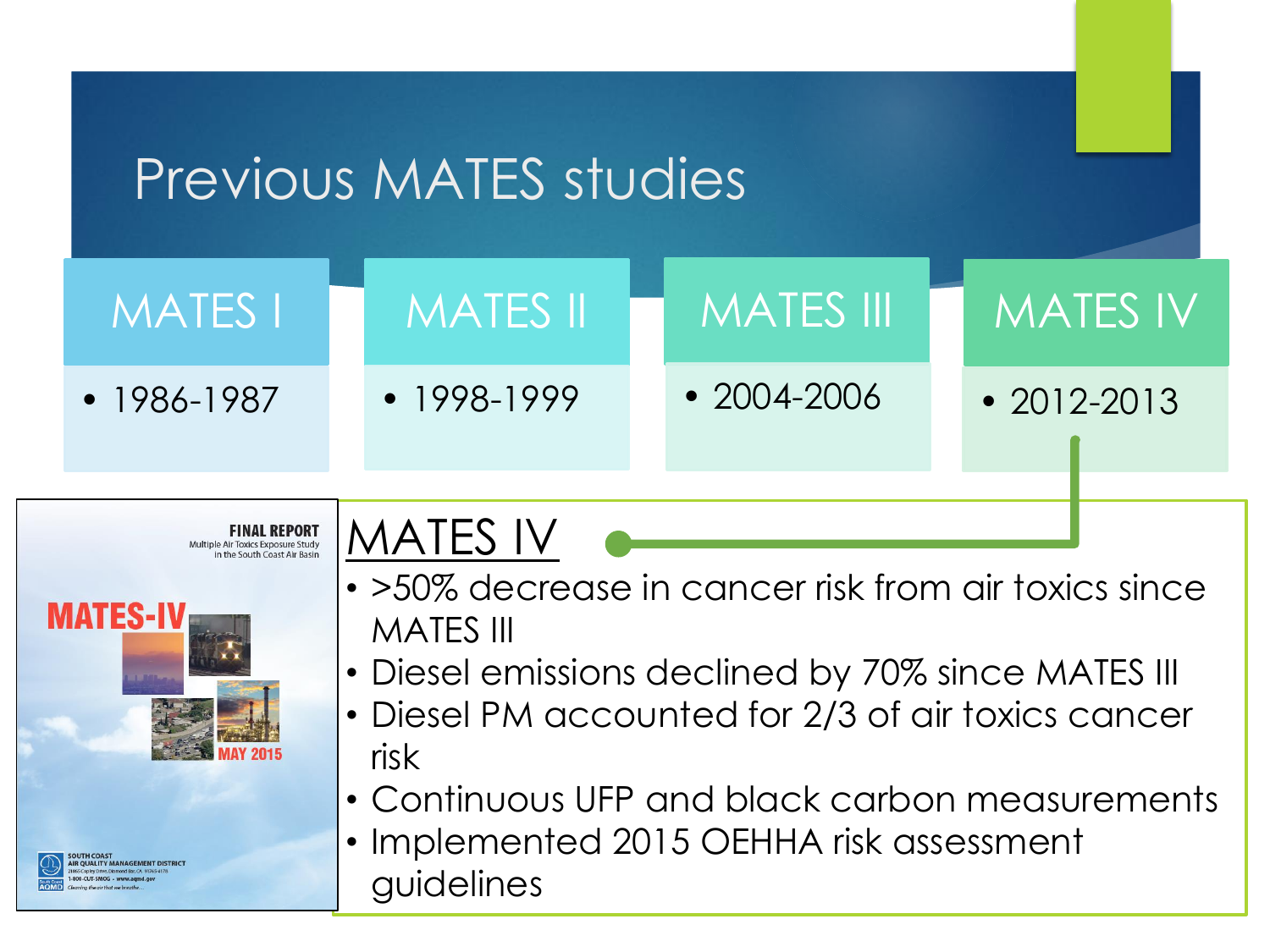### Proposed MATES V

#### **Fixed station monitoring:**

 $\blacktriangleright$  10 stations

- ▶ Continuous UFP and Black Carbon measurements
- **Emissions inventory update**
- **Regional modeling**
- **Risk characterization**
- **Local Scale and Enhanced Monitoring-proposed** focus on refineries and EJ areas